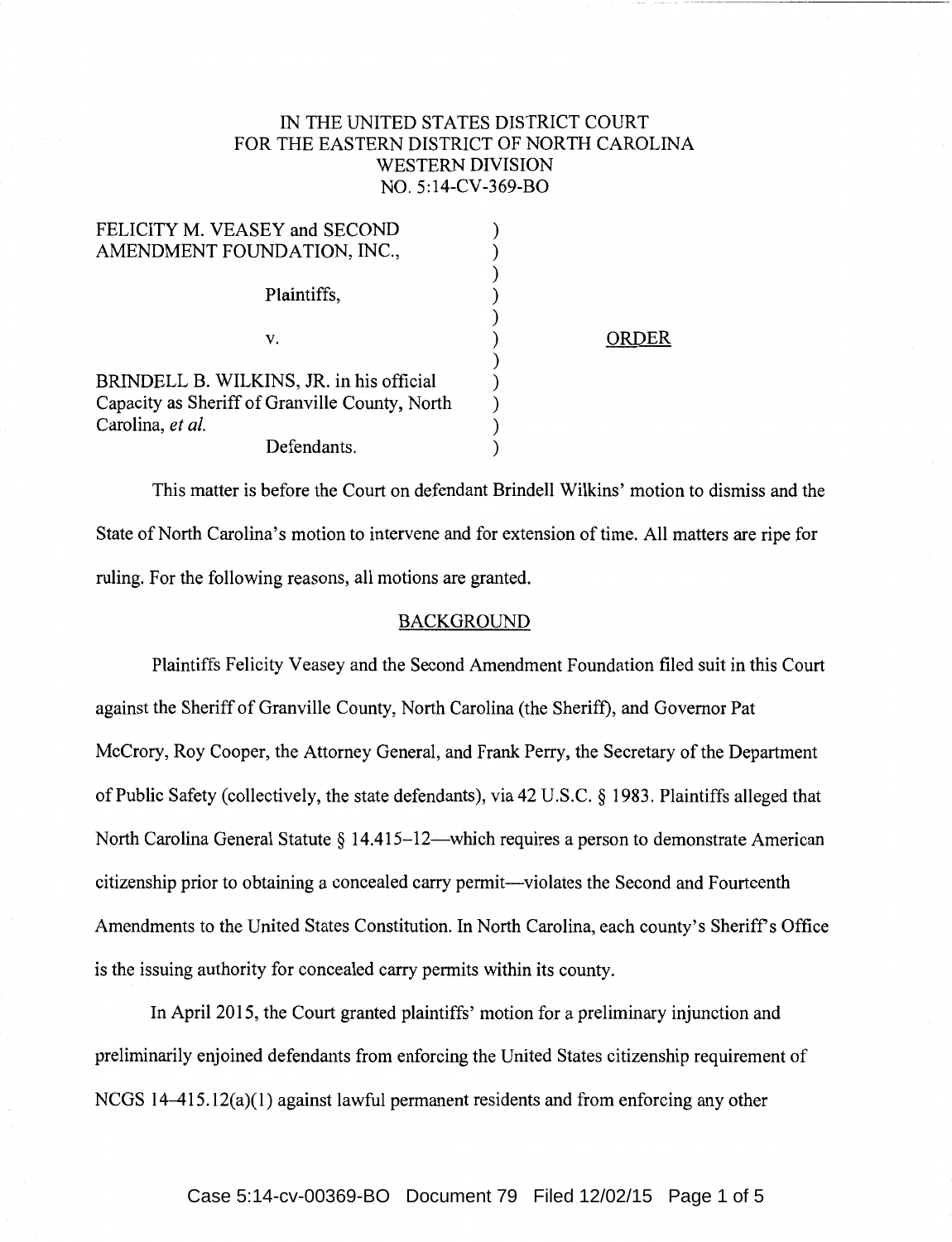sections of the North Carolina General Statutes which restrict the firearm rights and privileges of lawful permanent residents based on citizenship. In an order dated July 31, 2015, the Court dismissed the state defendants for lack of subject matter jurisdiction, but denied the Sheriffs motion to dismiss, finding that there was no other person plaintiffs could sue in order to remedy the alleged constitutional harm at issue. Because the Sheriff was merely following state law in applying the citizenship requirement, however, the Court determined that he was acting as a state agent for the purposes of this case, and held that any fees awarded would be assessed against the Sheriff in his official capacity, to be paid by the State of North Carolina (the State).

On August 5, 2015, Governor Pat McCrory signed legislation repealing the challenged citizenship requirement, which prompted the Sheriff's instant motion to dismiss this lawsuit as moot. Plaintiffs do not contend that any substantive issues remain in the case, but have filed a motion requesting attorneys' fees. Relying on this Court's prior order holding that the State would be responsible for any fee award, the State filed the instant motion to intervene, in which it also requests an extension of time to respond to plaintiffs' motion.

#### **DISCUSSION**

## 1. Motion to Dismiss

As plaintiffs concede, the instant case has been mooted by the legislation repealing the challenged citizenship requirement. [DE 42-1, Session Law 1025-195 at  $\S 17$ ]. This law became effective on August 5, 2015, when signed by Governor Pat McCrory. *Id.* at§ 18. When a legislature amends or repeals a challenged law, any case challenging the prior law is moot. *United States Dep 't of the Treasury v. Galioto,* 477 U.S. 556, 5459-60 (1986); *Brooks v. Vassar,*  462 F.3d 341, 348 (4th Cir. 2006). Accordingly, defendant's motion to dismiss is granted, and this case is dismissed with prejudice as moot. The Court retains jurisdiction of the case, however,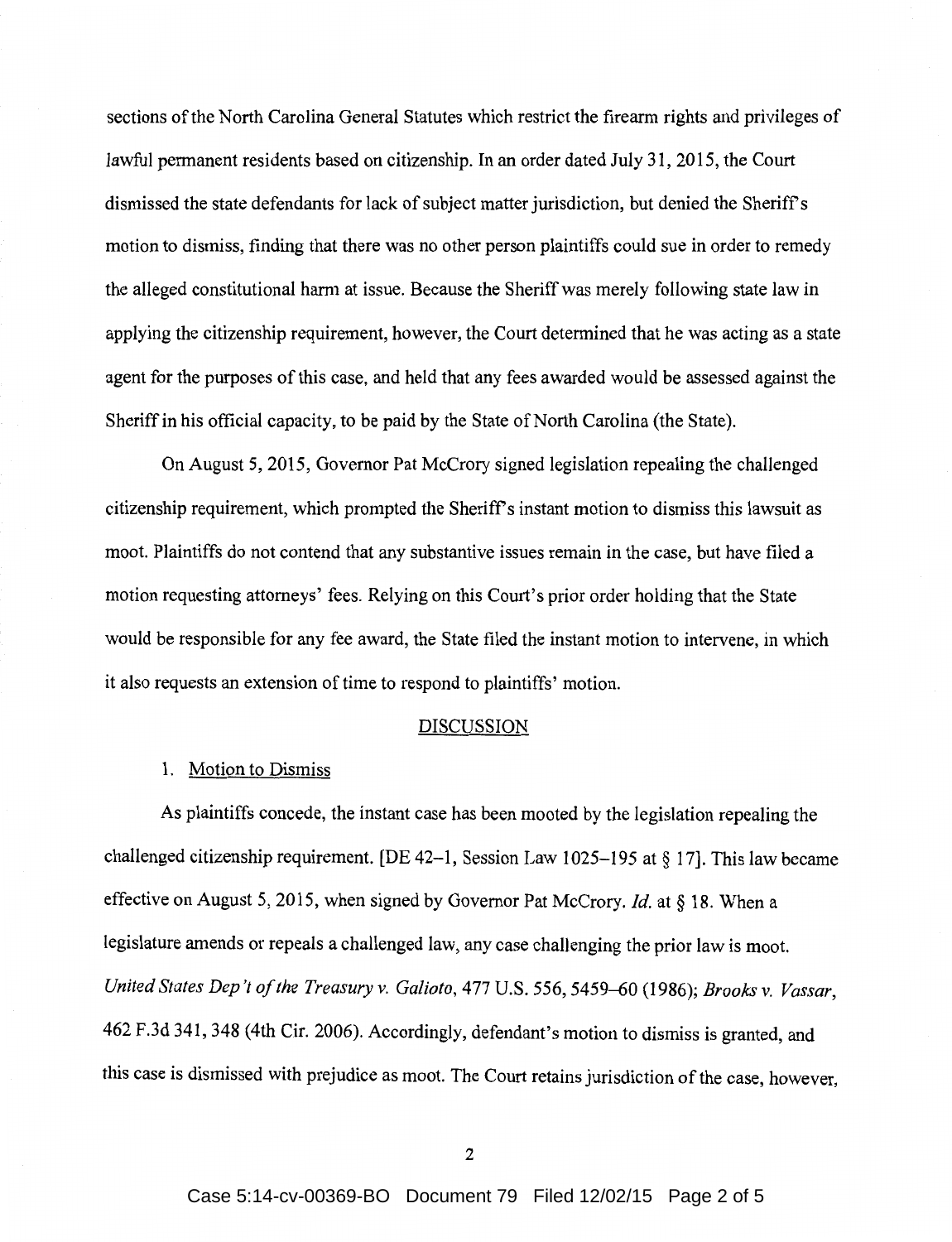to decide the issue of attorneys' fees. *See, e.g., S-1 v. Spangler,* 832 F.2d 294, 297 n.1 (4th Cir. 1987); *Smyth v. Carter,* 88 F. Supp. 2d 567, 571 (W.D. Va. 2000).

## 2. Motion to Intervene

The State of North Carolina has filed a motion to intervene following this Court's July 31, 2015, order holding that "any fees awarded would be assessed against the Sheriff in his official capacity, to be paid but the State of North Carolina." [DE 58]. The State argues that it is entitled to intervene as a matter of right under Rule 24(a) of the Federal Rules of Civil Procedure, given plaintiffs' motion for attorneys' fees.

Rule 24(a)(2) mandates that an application for intervention "must meet all four of the following requirements: (1) the application to intervene must be timely; (2) the applicant must have an interest in the subject matter of the underlying action; (3) the denial of the motion to intervene would impair or impede the applicant's ability to protect its interest; and (4) the applicant's interest is not adequately represented by the existing parties to the litigation." *Houston Gen. Ins. Co. v. Moore,* 193 F.3d 838, 839 (4th Cir. 1999). The main issue in this case is timeliness; the State clearly has an interest in the subject matter given the Court's prior holding that it would pay any fees, and denial of the motion to intervene would leave it without representation in this action, as the Sheriff has noted that it is not obligated to oppose plaintiffs' motion for attorneys' fees in light of the Court's prior ruling.

In considering whether a party is entitled to intervene as a matter of right, "the timeliness requirement ... should not be as strictly enforced as in a case where intervention is only permissive." *Brink v. DaLesio,* 667 F.2d 420, 428 (4th Cir. 1981). When determining whether a motion is timely, courts consider "how far the suit has progressed, the prejudice that delay might cause other parties, and the reason for the tardiness in moving to intervene." *Scardelletti v.*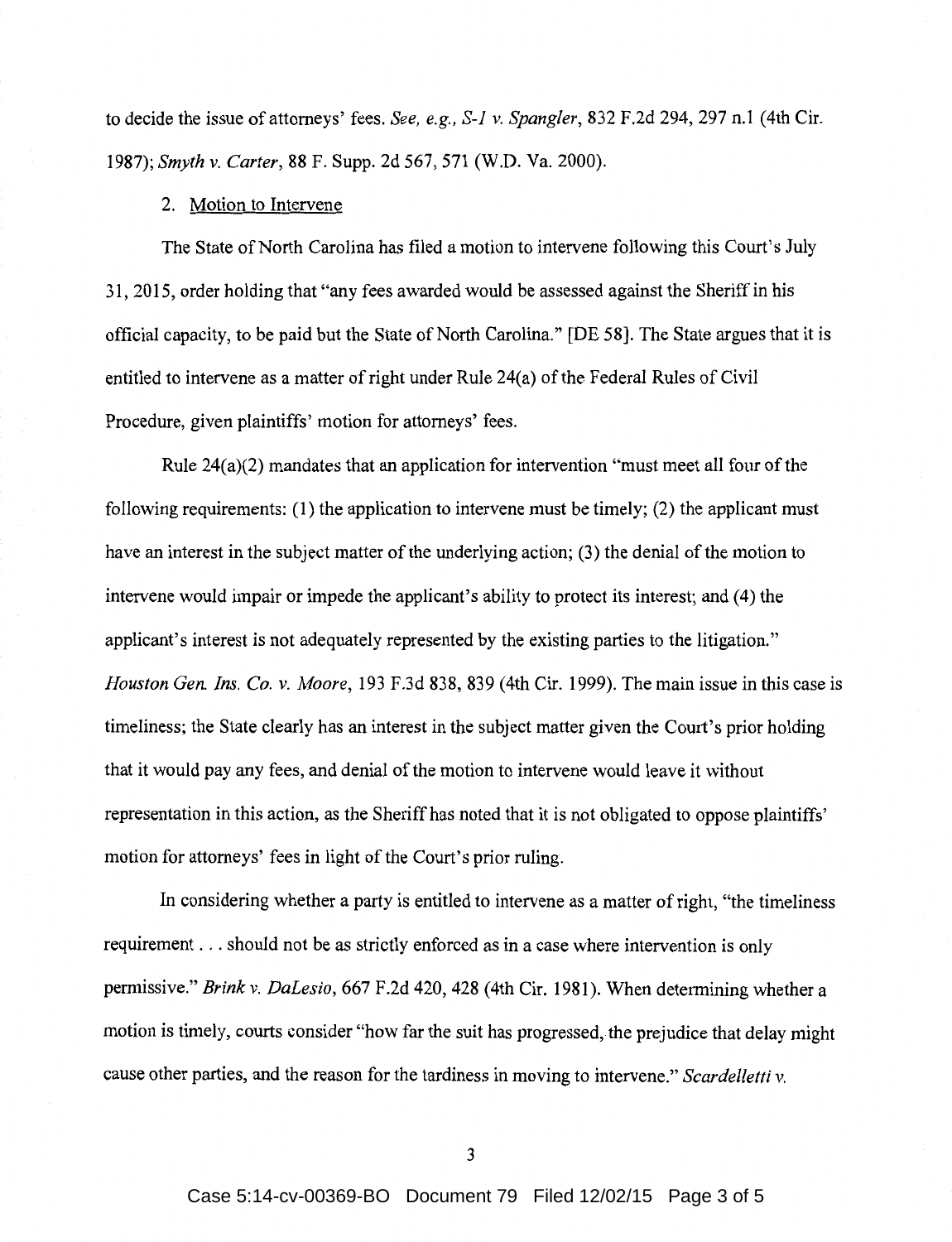*Debarr,* 265 F.3d 195, 203 (4th Cir. 2001) (rev'd on other grounds, *Devlin v. Scardelletti,* 536 U.S. 1 (2002).

At the outset, the Court notes that the State of North Carolina has never been a party to this action. Plaintiffs filed their motion for attorneys' fees on August 28, 2015, defendant informed the State that they believed they were not responsible on September 17, 2015, and the State filed the instant motion on October 15, 2015. While plaintiffs argue that the State knew of the Court's intentions on the date it dismissed the state defendants, the dismissal was for lack of subject matter jurisdiction, thus the state defendants could not have filed an opposition to the motion. Moreover, when the state defendants were dismissed, plaintiffs had not yet filed their motion for attorneys' fees. Plaintiffs can hardly argue that they will be prejudiced, as the change in the law gave them the relief they sought via this lawsuit and the State seeks to intervene solely on the issue of attorneys' fees. Given the procedural posture of the case, the relaxed standard of timeliness, and general principles of fairness and equity that underlie the State's interest in contesting the amount, if any, of the fees for which it will be liable, the Court determines that its application is timely. As the other factors set forth in *Moore* weigh in favor of intervention, the State's motion is granted.

Plaintiffs argue that the State failed to submit a formal pleading in conjunction with its application as required by Rule 24 $(c)$  of the Federal Rules of Civil Procedure. Rule 24 $(c)$ provides that a motion to intervene "must state the grounds for intervention and be accompanied by a pleading that sets out the claim or defense for which intervention is sought." Fed. R. Civ. P 24(c). The Fourth Circuit has noted, however, that a motion to intervene that clearly spells out the intervenor's position satisfies Rule  $24(c)$ , as it provides notice to the Court and the parties of the intervenor's interest in the litigation. *Spring Constr. Co. v. Harris,* 614 F.2d 374, 376-77 (4th